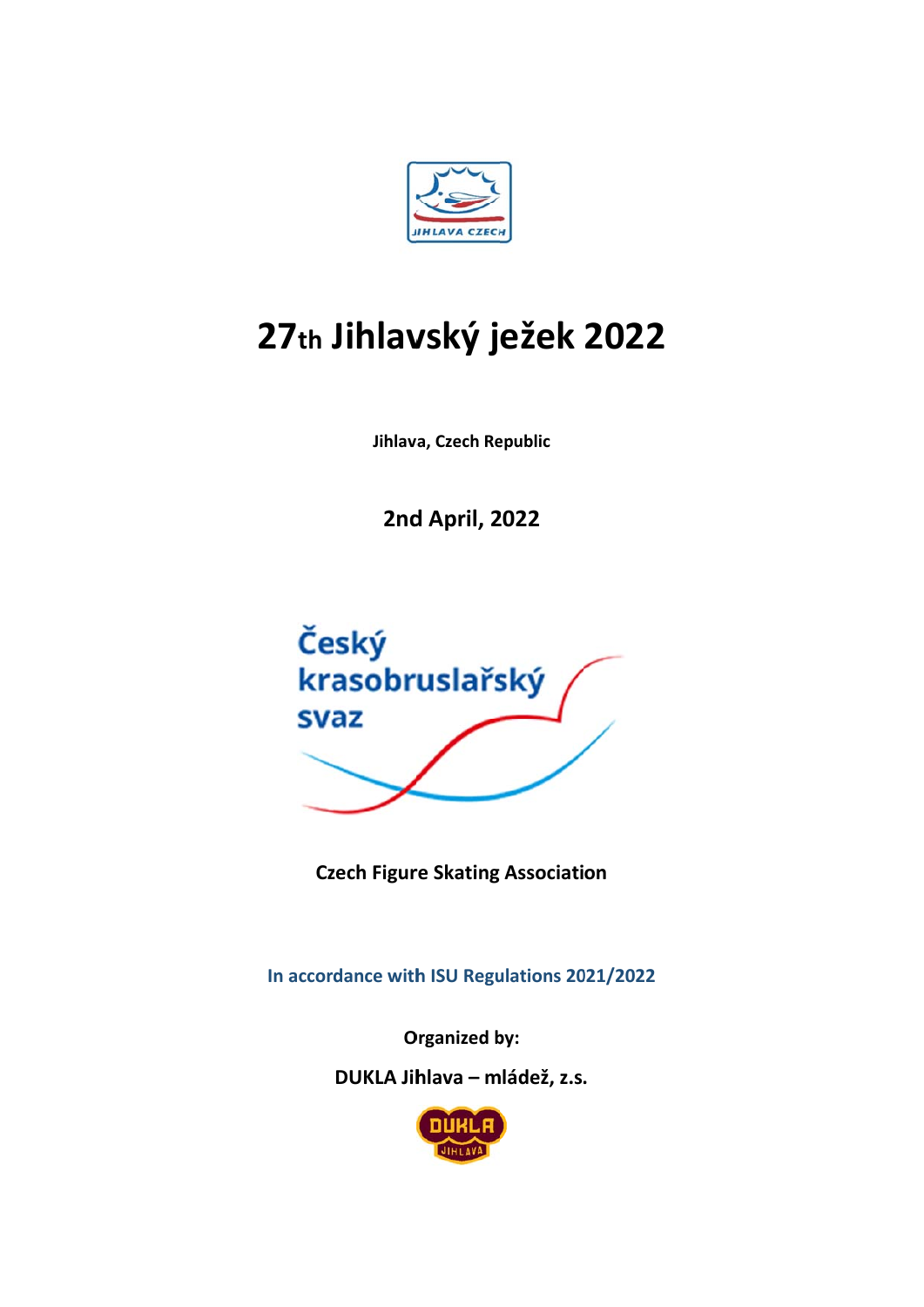# **CATEGORIES – the number of teams may be limited:**

| Senior ISU             | Short Program, Free Skating |
|------------------------|-----------------------------|
| Junior ISU             | Short Program, Free Skating |
| <b>Advanced Novice</b> | <b>Free Skating</b>         |
| <b>Basic Novice</b>    | <b>Free Skating</b>         |
| Juvenile               | <b>Free Skating</b>         |
| Pre-Juvenile           | <b>Free Skating</b>         |
| Mixed Age              | <b>Free Skating</b>         |
| Master                 | <b>Free Skating</b>         |
| Adult                  | <b>Free Skating</b>         |

#### **Please direct all your inquiries to:**

27th Jihlavský ježek 2022 ORGANIZING COMMITTEE Bc. Linda Haferníková Tolstého 23 586 01 Jihlava Tel: +420 737 208 504 Email: jihlavskyjezek@hcdukla.cz

# **Entry ‐ Online Registration**

#### **INFORMATION**

**www.jihlavskyjezek.cz** 

#### **GENERAL RULES**

The International Synchronized Skating Competition will be conducted in accordance with the current ISU General Regulations and Special Regulations & Technical Rules for Synchronized Skating as well as all pertinent ISU Communications (for season 2021/2022).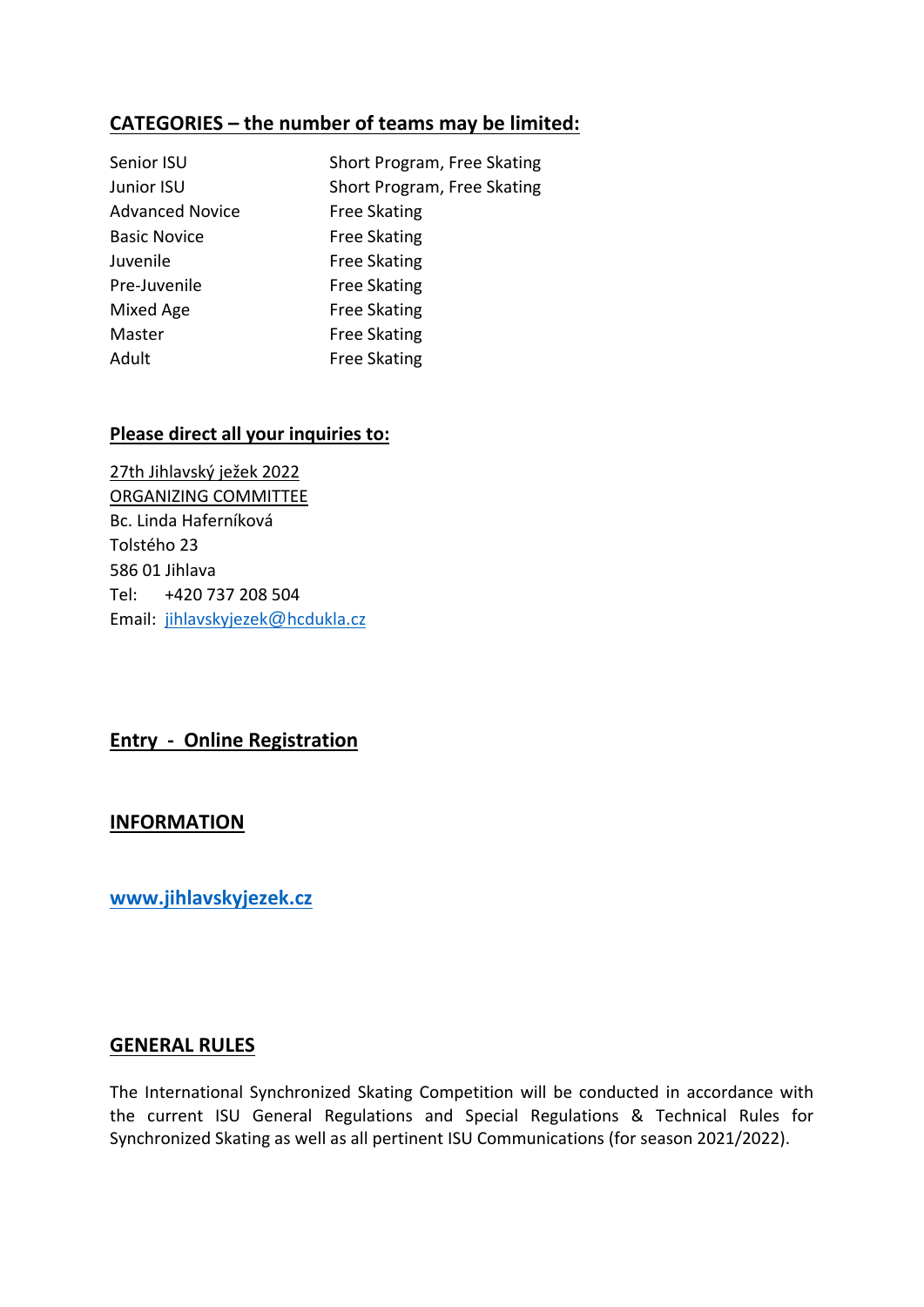# **CATEGORIES AND TECHNICAL RULES**

**Pre Juvenile:** shall consist of 8 ‐16 skaters with a maximum number of 4 (four) alternate skaters. The skaters must not have reached the age of 10 before 1st July, 2021. Free skating program 3.00 mi (+ / ‐ 10 sec) The Program Components Factor is 1,6 **NOTE:** 3 skaters = **Jokers** (can be out of age limits)

**Juvenile:** shall consist of 8 ‐16 skaters with a maximum number of 4 (four) alternate skaters The skaters must not have reached the age of 12 before 1st July, 2020. A maximum of 25% must not have reached the age of 13 before 1st July, 2021. Free skating program 3.00 min (+ / ‐ 10 sec) The Program Components Factor is 1,6 **NOTE:** 3 skaters = **Jokers** (can be out of age limits)

**Basic Novice:** shall consist of 8 ‐16 skaters with a maximum number of 4 (four) alternate skaters. They must have reached at least the age of 10 before 1st July 2020 and not have reached the age of 15 before July 1st, 2021. Free skating program:  $3.00$  min (+  $/$  - 10 sec) The Program Components Factor is 1,6

**NOTE:** 3 skaters = **Jokers** (can be out of age limits)

**Mixed Age:** shall consist of 8 ‐16 skaters with a maximum number of 4 (four) alternate skaters, no age limit.

Free skating program:  $3.00$  min (+  $/$  - 10 sec);

The Program Components Factor is 1,6

Vaults and un‐sustained lifts are permitted in the category Mixed Age.

Adult: shall consist of 8 -16 skaters with a maximum number of 4 (four) alternate skaters. At least 75% must have reached the age of 21 before 1 July 2021. At least 25% must have reached the age of 18 before 1 July 2021. Free skating program: 3.00 min (+ / ‐ 10 sec) Program Components Factor is 1,0 **NOTE:** 3 skaters = **Jokers** (can be out of age limits)

**Masters:** shall consist of 8 ‐16 skaters with a maximum number of 4 (four) alternate skaters. At least 75% must have reached the age of 21 before 1 July 2021. At least 25% must have reached the age of 18 before 1 July 2021. Free skating program according the rules from Oct 25, 2019: 3.00 min (+ / ‐ 10 sec) Program Components Factor is 1,2 **NOTE:** 3 skaters = **Jokers** (can be out of age limits)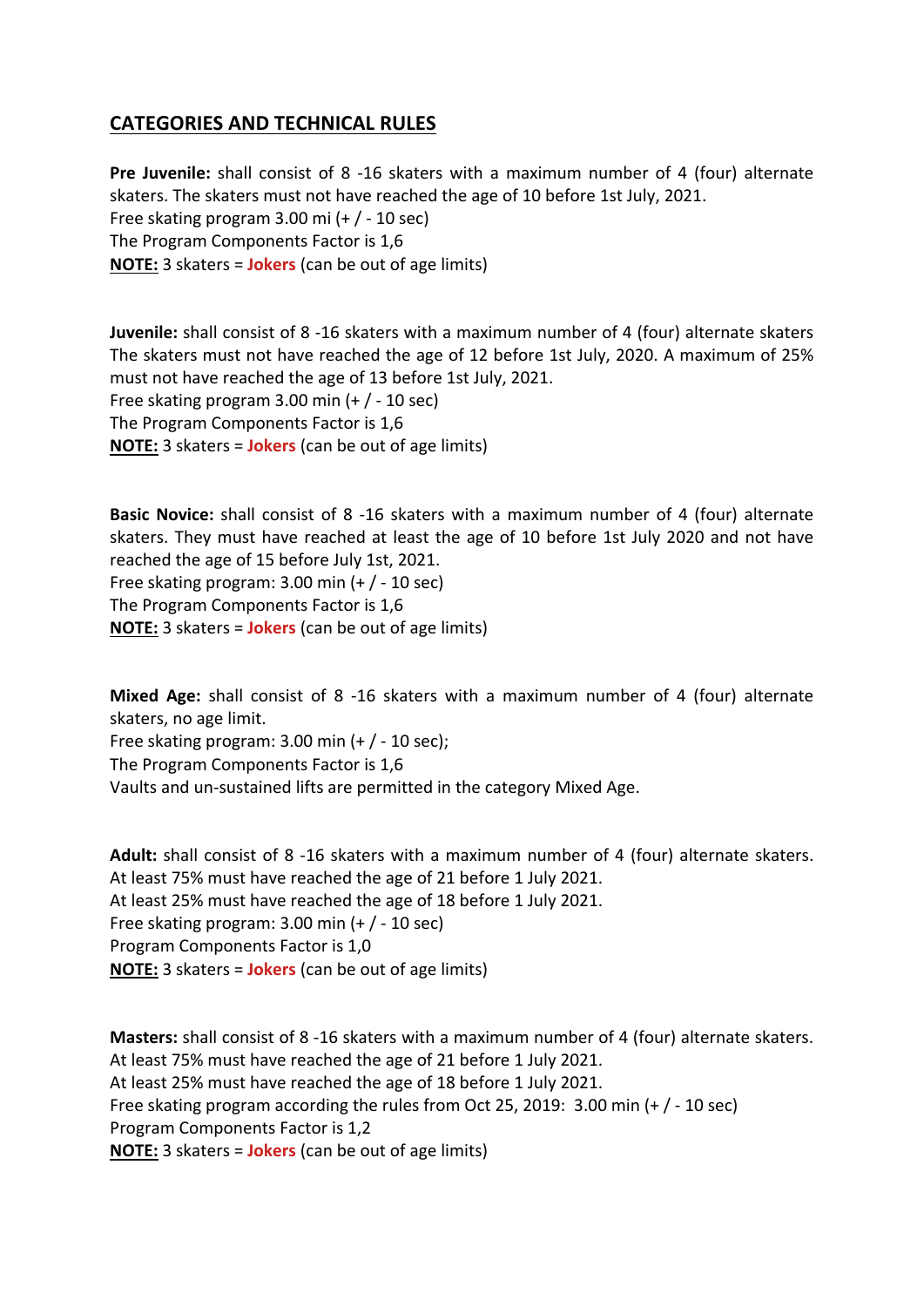**Advanced Novice:** shall consist of 16 skaters with a maximum number of 4 (four) alternate skaters. They must have reached at least the age of 10 before 1st July 2021 but not have reached the age of 15 before July 1st, 2021.

Free Skating program: 3.00 min (+ / ‐ 10 sec) Program Components Factor is 1,6

**Junior:** shall consist of 16 skaters with a maximum number of 4 (four) alternate skaters. All of them must have reached at least the age of 13 before 1st July 2021 but not have reached the age of 19 before July 1st, 2021.

Short Program: 2.50 min (but may be less), Program Components Factor is 0,8 Free Skating program: 3.30 min (+ / ‐ 10 sec)

Program Components Factor is 1,6

**Senior:** shall consist of 16 skaters with a maximum number of 4 (four) alternate skaters. All of them must have reached at least the age of 15 before 1st July 2021. Short Program: 2.50 min (but may be less) Program Components Factor is 0,8 Free Skating program: 4.00 min (+ / ‐ 10 sec)

Program Components Factor is 1,6

#### **ENTRIES AND NOMINATIONS / REGISTRATION**

The organizer reserves the right to limit the number of entries per Member.

**Entries** and **Team Photo** and **Music** sending not later than **March 10th, 2022.**

**Entries** with names of teams, coaches and team leaders, list of skaters and content sheets, must be submitted **via REGISTRATION SYSTEM** on www.jihlavskyjezek.cz not later than **March 10th 2022.**

#### **ENTRY FEE Expiry date of payment: March 10th 2022**

| The fixed Entry fee will be: | EUR $300$ ,- (per each team)              |
|------------------------------|-------------------------------------------|
|                              | <b>EUR 350,-</b> (ISU Junior, ISU Senior) |

Payment to be lodged into:

**DUKLA Jihlava – mládež, z.s. Tolstého 23 58601 Jihlava Czech Republic IBAN: CZ4901000000198912080257 SWIFT: KOMBCZPPXXX BIC: KOMBCZPP**  (please note the *Team Name* **27. JJ 2022 FEE**)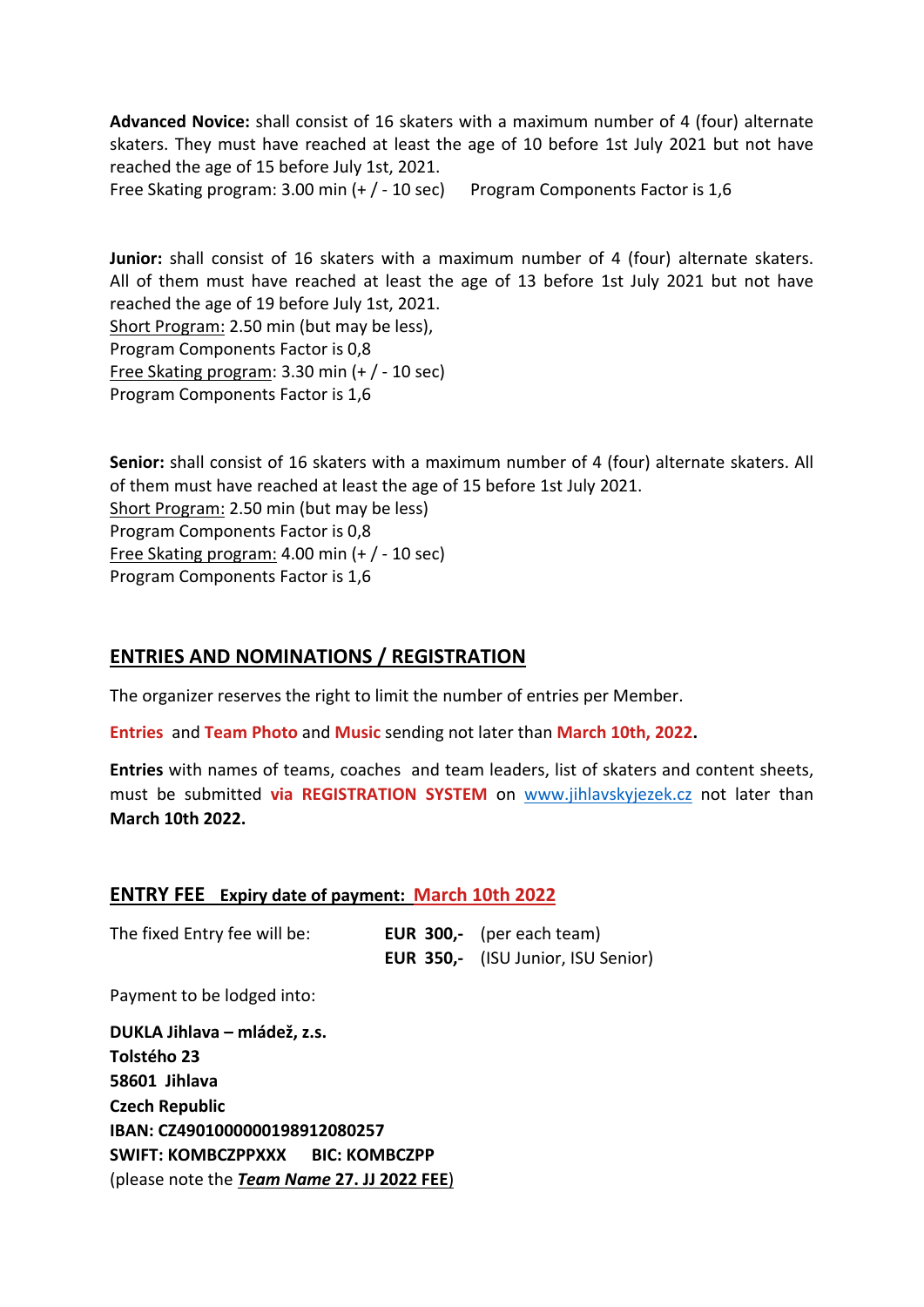# **PPC**

The planned program content must be sent **via REGISTRATION SYSTEM** on www.jihlavskyjezek.cz not later than **March 10th 2022.** It is mandatory that the Program Content Sheet is filled in precisely by each team in English, using the terminology for the elements listed in the Scale of Value Table published in ISU Com. 2170. The Planned Program Content Sheet has to be signed by the coach or team manager

# **CATERING**

There will be catering for teams in the CZ Loko Arena provided.

Please make your orders **via REGISTRATION SYSTEM** on www.jihlavskyjezek.cz not later than **March 10th 2022.**

**For further order you will be contacted via jihlavskyjezek@hcdukla.cz.**

#### **MUSIC**

All teams shall provide their competition music of excellent quality and send it **via REGISTRATION SYSTEM** on www.jihlavskyjezek.cz not later than **March 10th 2022.**

**The coach should take the music on USB with as well.**

# **DRAW**

The Draw will be provided on Wednesday, 30th March 2022 in the evening from Technical Panel System. Starting orders and schedules will be posted on www.czechskating.org and www.jihlavskyjezek.cz. The Teams will be informed in email.

# **HOTEL ACCOMMODATION**

According to your own choice.

#### **PARKING**

The team buses may park on the ICOM Bus Station or 1km nearby Railway Station (Městské nádraží Jihlava).

The plan will be send to your emails. Underground paid parking for cars is **not** available. Jana Masaryka Street by Gymnázium is allowed. Tyršova Street **not** allowed – privat zone.